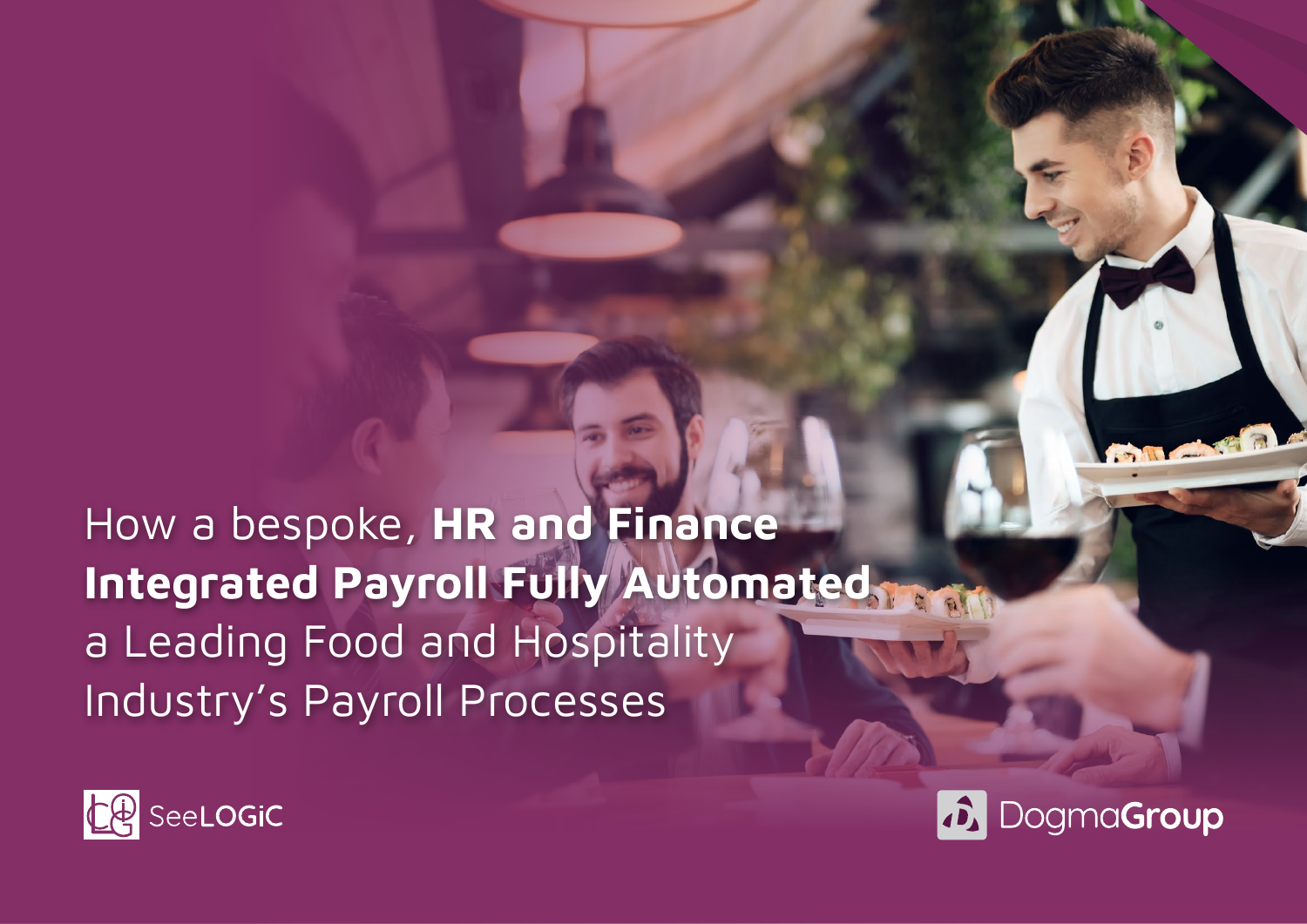### TABLE OF CONTENTS

| <b>PROJECT OVERVIEW</b>     | 3              |
|-----------------------------|----------------|
| PROJECT SUMMARY             | $\overline{4}$ |
| <b>CHALLENGES</b>           | 5              |
| APPROACH & SOLUTION         | 6              |
| <b>RESULTS</b>              | 7              |
| <b>WHAT OUR CLIENT SAYS</b> | 8              |
| ABOUT DOGMA GROUP           | 9              |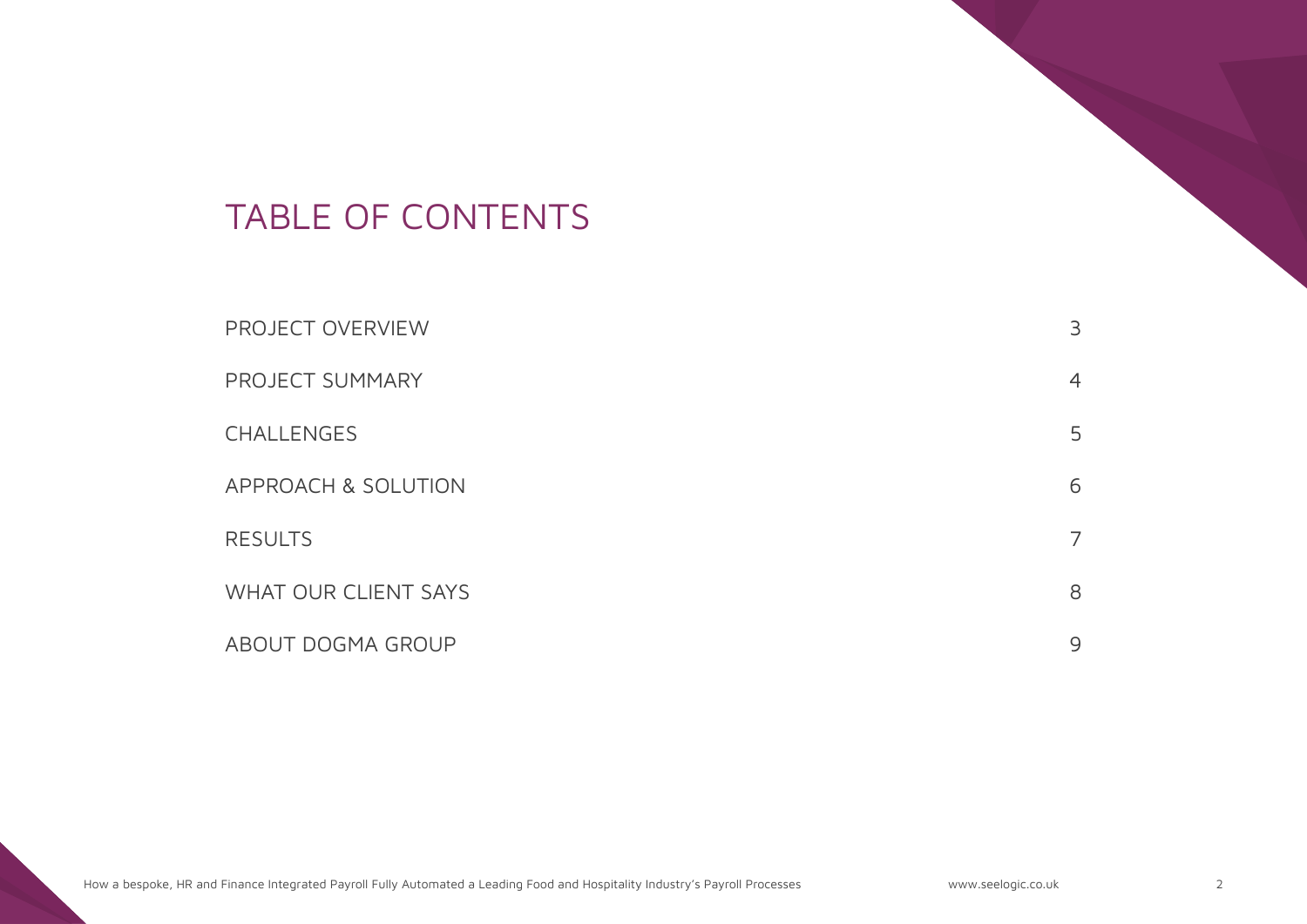## <span id="page-2-0"></span>PROJECT OVERVIEW

#### **Industry:**

### FOOD AND HOSPITALITY

#### **Technologies Included:**





How a bespoke, HR and Finance Integrated Payroll Fully Automated a Leading Food and Hospitality Industry's Payroll Processes [www.seelogic.co.uk](https://seelogic.co.uk/) 3

**Country: Company Size:** 

### UK 1000+ employees

# ABOUT COMPANY

 $\blacksquare$  he client is a professional catering service, serving for over 25 years in the food and hospitality sector. Their commitment is to deliver high-quality, bespoke food, freshly cooked and locally sourced, with excellent service, and outstanding value for money experience to their customers through their different sites.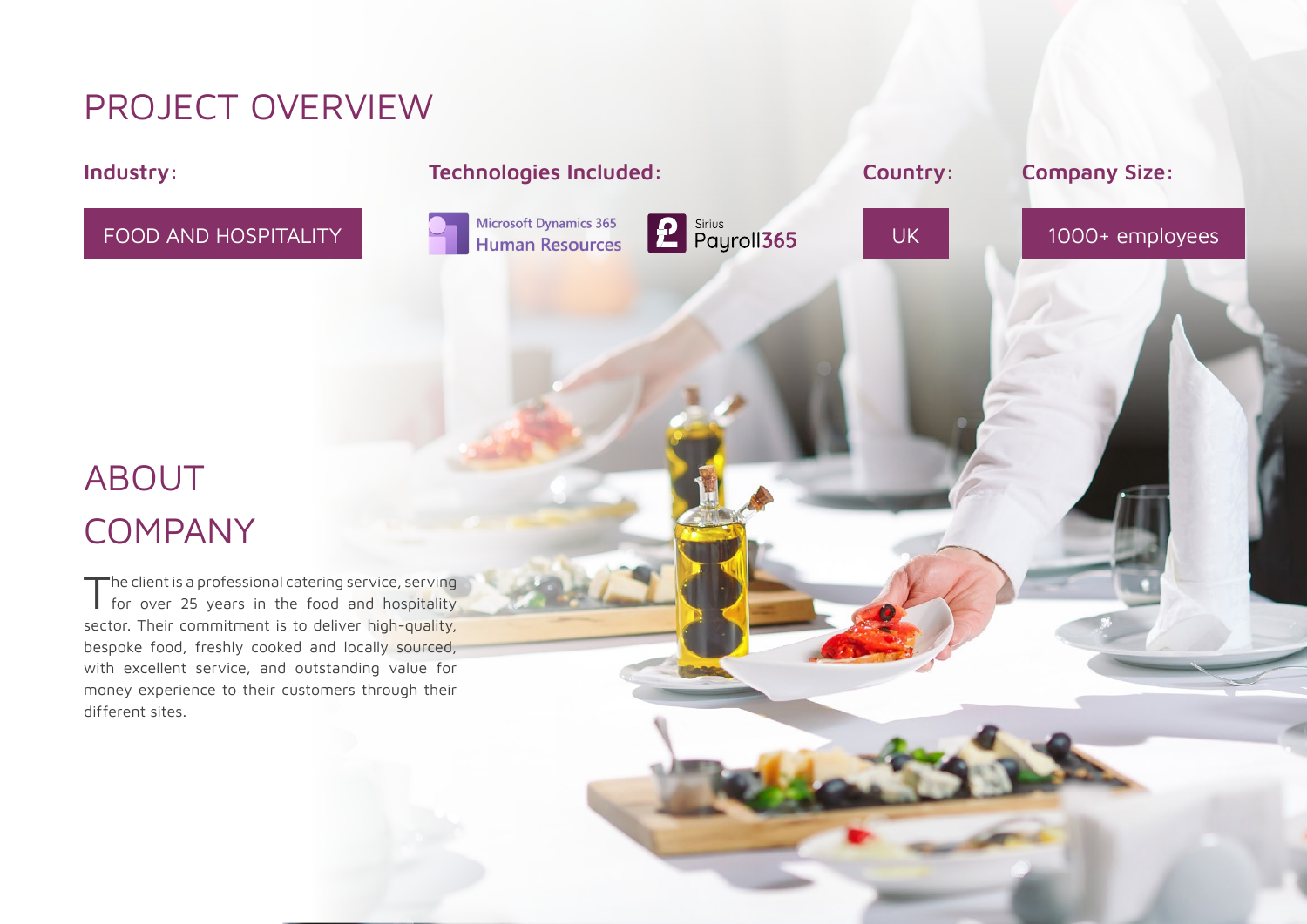### <span id="page-3-0"></span>PROJECT SUMMARY





A well-known Food and Hospitality business was looking to switch from their isolated HR, finance, and payroll software to an integrated all-in-one solution.

With Dogmas expertise in ERP, HR, and Payroll, we created an integrated payroll solution as an extension to their existing Microsoft Dynamics 365 Business Central.



As their trusted advisor, **Dogma Group** succeeded in transforming the client's payroll and HR. Leveraging our industry expertise and configure-first approach, we further helped them lower the total cost of ownership.



The food and hospitality business successfully automated its operations and now has one central location to manage and keep track of all employee records, including their working hours, paychecks, leave, and absence records.



The solution helped centralise the client's operations by managing mundane tasks, automated their payroll, gave visibility in managing their employees, and streamlined their processes.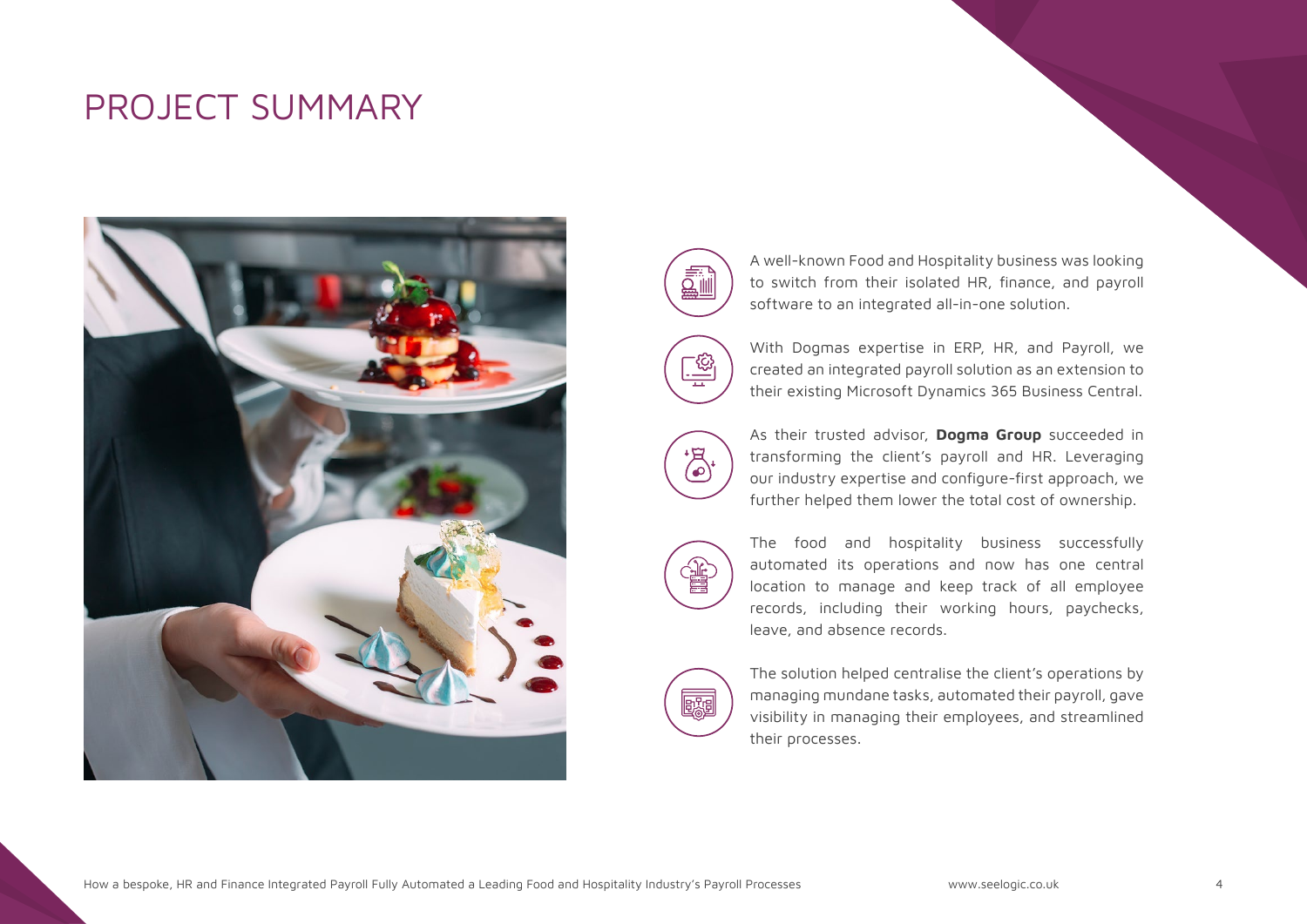### <span id="page-4-0"></span>**CHALLENGES**

#### INEFFICIENT MANUAL PAYROLL

1

The client's biggest challenge was HR and payroll management. They catered to multiple clients with a massive, growing staff, working from different locations with different schedules and pay rates.

4

They required a **one-stop solution** that would automate their manual payroll, HR, and finance processes and centralise all the databases of their employees where they could track time logs, leaves, and absences in real-time.

ARTICLE OF THE DISTRIBUTION OF THE DISTRIBUTION

2

An isolated payroll and HR system led to a plethora of manual and time-consuming tasks such as manual timesheet entries, scattered data, and other discrepancies including duplication of data, compliance issues, inaccurate leave, and attendance reports, hindering the overall staff productivity.

3

Having a manual system imposed a significant burden on their finance and operations department.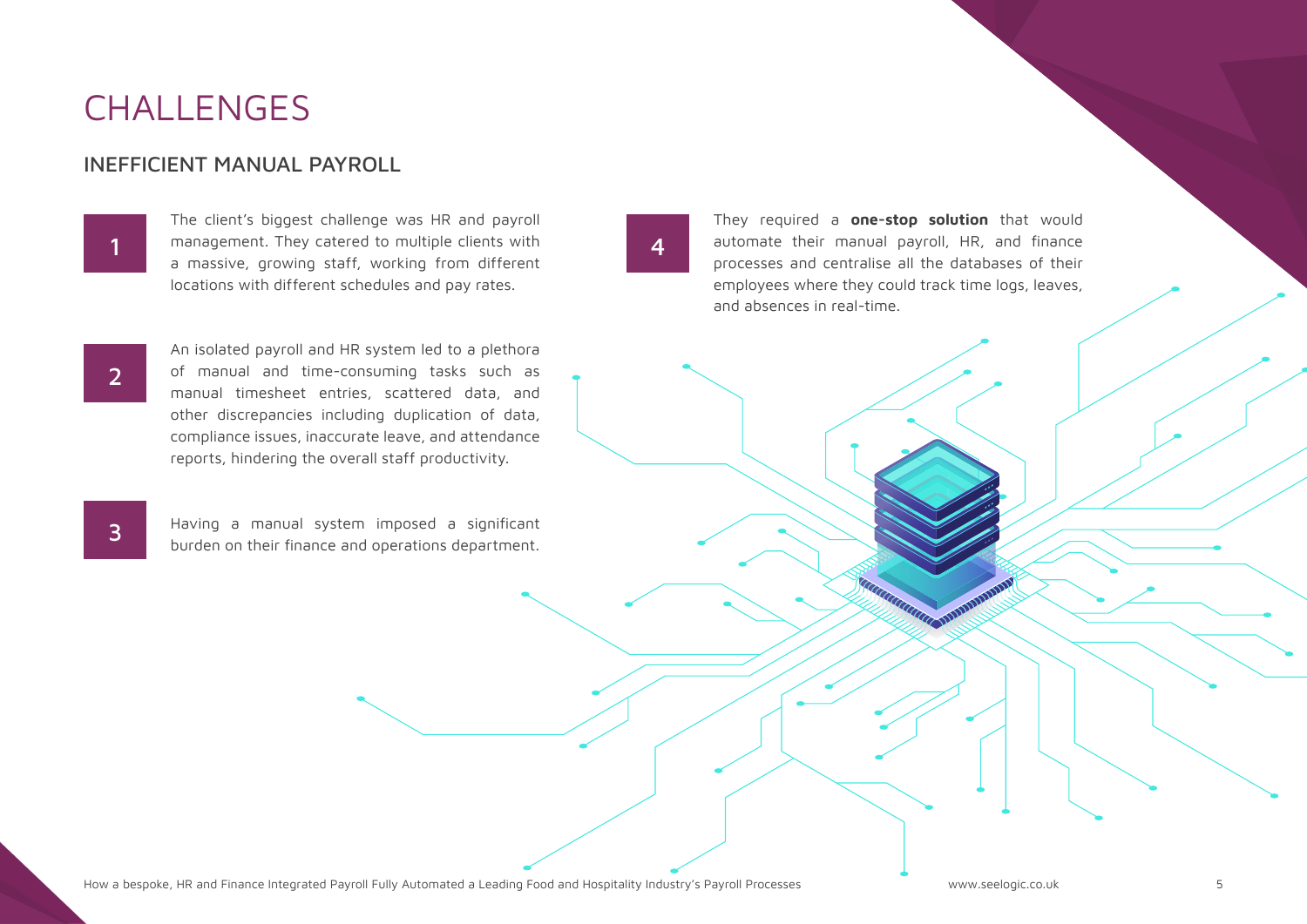### <span id="page-5-0"></span>APPROACH & SOLUTION

ogma Group adopted a **'configure first approach,** which challenged the status quo to offer our client an integrated solution that streamlined their HR, finance, and payroll, unlocking full advantages of their existing technology.

The project kicked off with **scoping workshops**  that offered valuable insights into their core business processes and pain points with the current disparate systems. We then **created user stories** and followed a **waterfall model** (wherein we divided the project into distinct phases, and each phase consisted of a series of tasks with various objectives). Considering the c**lients' budget and tight timeframe**, we went for the waterfall model for project strategy.

We presented **fit-gap documentation** to speed up the task with all the user stories (features) we were going to perform and the solution definition, along with the details about the project implementation. We clearly understood and mapped out the pain points, particularly the lack of **synchronisation** of their finance, HR, and payroll data.

Our client had already implemented **Microsoft Dynamics 365 Business Central.** Dogma helped bridge the gap between their payroll, HR, and finance system. The continuous support and efforts from Dogma's lead consultants, project managers, and experts helped the food and hospitality firm realise the benefits of implementing SiriusPayroll365- **a simple, affordable HMRCrecognised payroll** and **Dynamics 365 HR** and hence integrated the same, **within 52 days** post the sign-off.

Likewise, a bespoke **[Timesheet App](https://www.siriusapp.co.uk/apps/timesheets-app-for-project-service-automation/)** was also recommended that integrated with the jobs module in **Dynamics 365 Business Central** as to support every need of the client- ensuring easy and flexible time tracking of their employees.

Dogma worked collectively with the client's consultants and functional subject matters experts. We provided 24/7 support and training to their finance and HR personnel after the final handoff and further assisted to implement an effective **change management strategy**ensuring better user adoption and efficient team collaboration.

The most challenging aspect of the project was the data side. The software worked exactly how it should. Which meant by the wrong data it produced the wrong results. However, with the power of the integrated BC module, the forensic detail offered by Business Central made the discovery and fixing a simple task.



 **Eddie Harford**  CEO, Dogma Group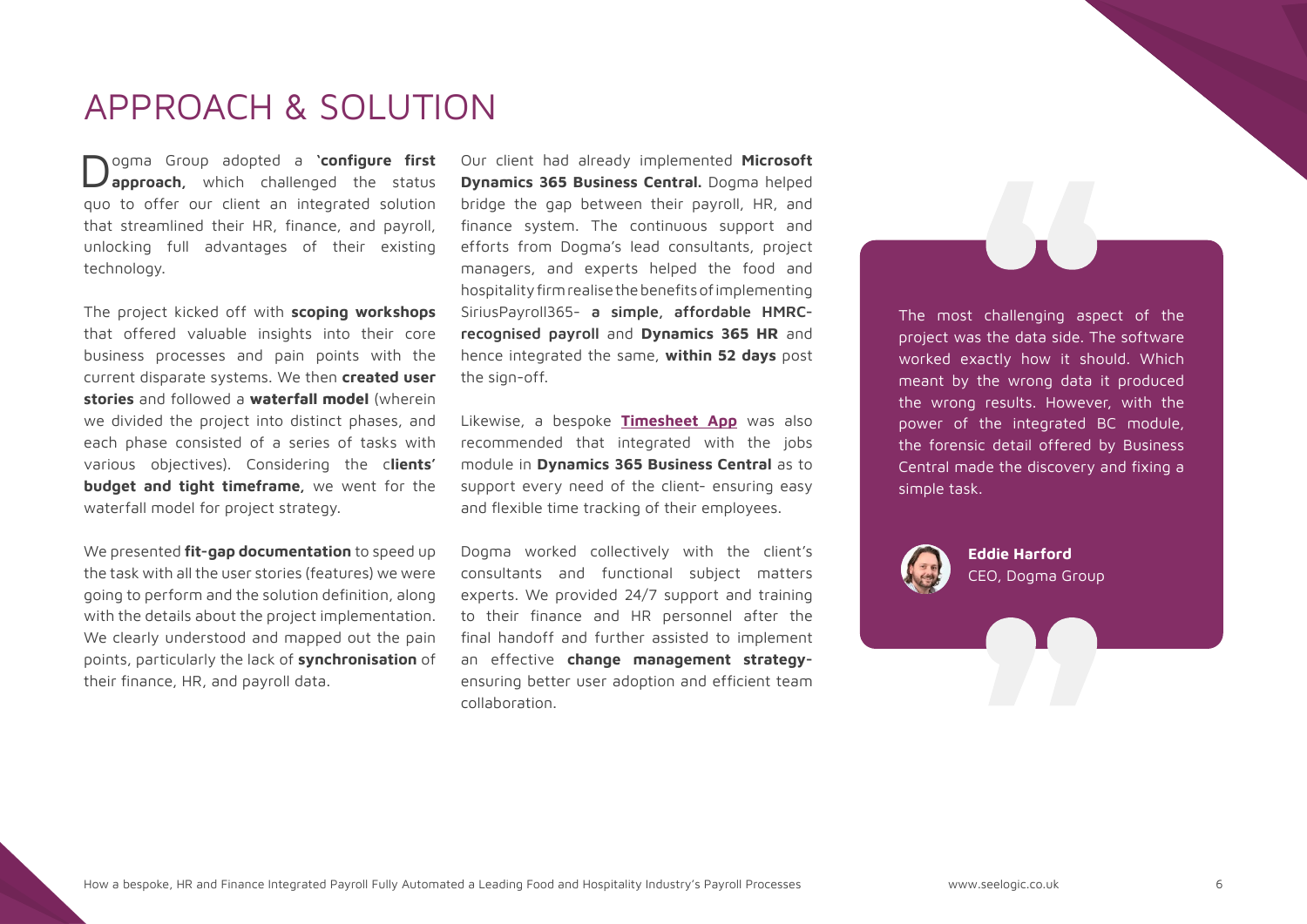### <span id="page-6-0"></span>RESULTS



Dogma implemented an HR integrated payroll and Dynamics 365 HR and integrated the same within **52 days** post the sign-off.



We managed to streamline payroll, finance, and HR of the Food and Hospitality business, and they now carry out payroll with **90% fewer errors.** 



Dogma's team provided a **bespoke timesheet app** allowing managers to take leave for their employees which will then be communicated to the app avoiding discrepancies like filling in during non-workdays into the timesheet. Furthermore, the timesheet app only requires an Azure guest membership, so this removed the annual cost of Business central licenses by over **£30,000 per annum.**



Provided them to **get accurate costing of each job** and **eliminate room for errors.**



Enabled employees to enter details and empowered management to view, address, and make an informed decision in real-time.



All in all, the solution delivered them a **consolidated platform** with a **fully integrated solution** which removed all the tedious admin tasks and allowed them to focus more on their business priorities.

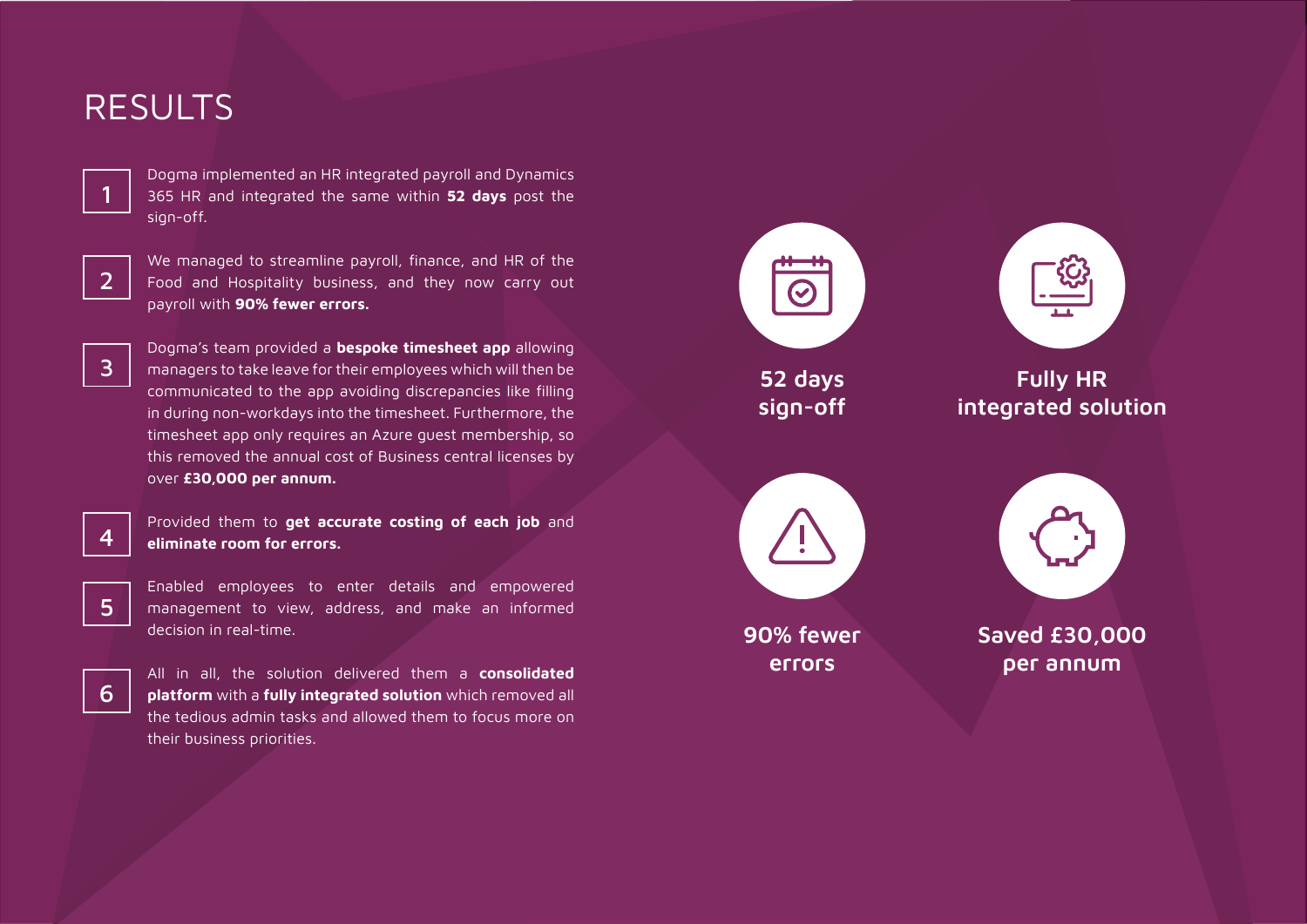### <span id="page-7-0"></span>WHAT OUR CLIENT SAYS

Dogma Group has been one of the most collaborative and trusted teams of advisors that we have worked with so far. They took no time to understand our pain points and challenges, and their system-agnostic approach helped us unlock more potential in simplifying our payroll with their popular app, SiriusPayroll365. They were an ideal partner for us- knowledgeable, helpful, and agile. We have managed to create a lasting bond with the team with their clear, timely communications and an open, down-to-earth attitude.